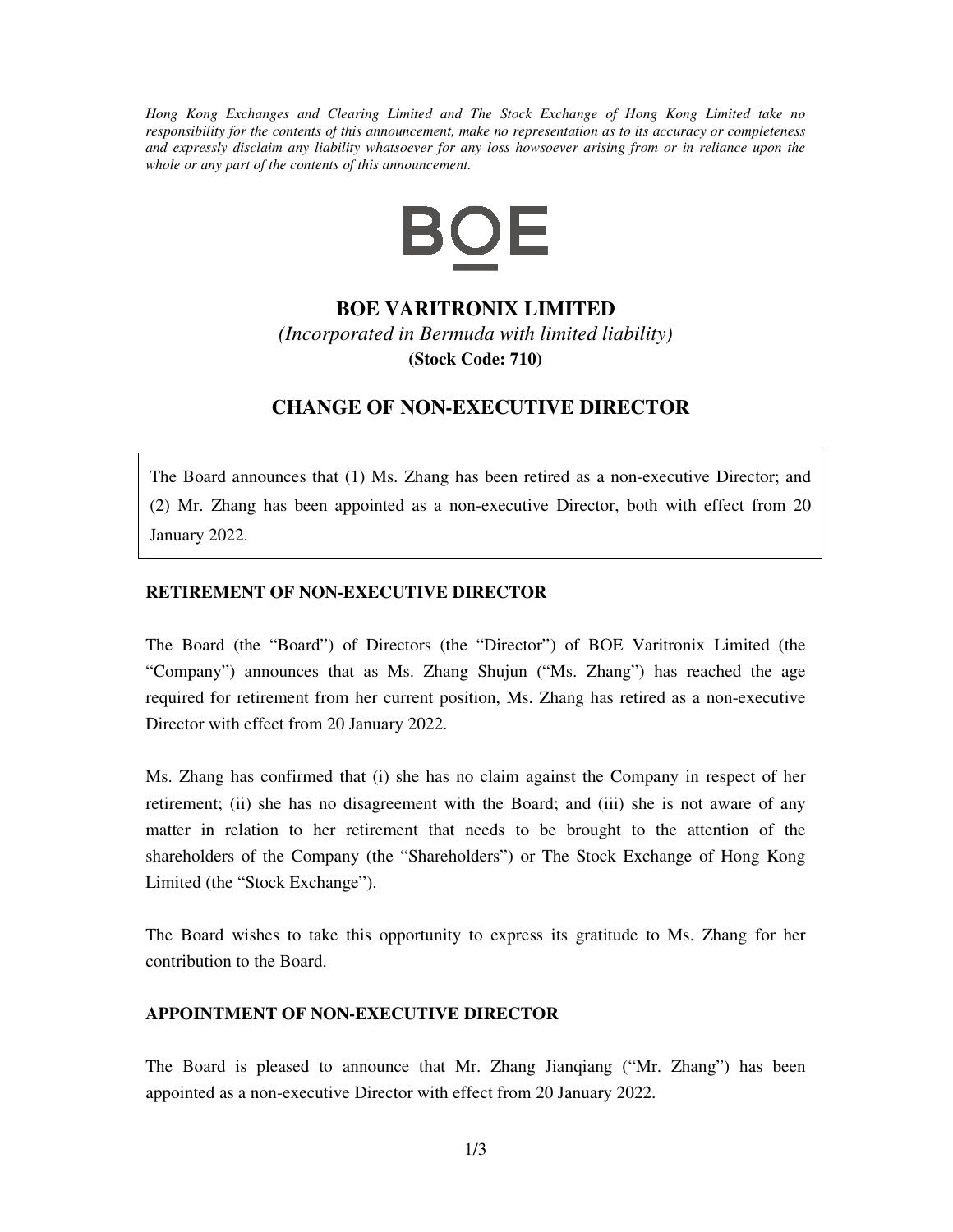The biographical information of Mr. Zhang is set out below:

Zhang Jianqiang, aged 41, graduated from Anhui University of Technology with a master's degree in business administration. From 2000 to 2010, Mr. Zhang worked at Baocheng Industrial Group and Kunshan Longteng Optoelectronic Co., Ltd.. Since 2010, Mr. Zhang joined BOE Technology Group Co., Ltd. ("BOE") and worked as a chief of taxation section, a vice head of accounting department and a financial controller of Hefei BOE Optoelectronic Technology Co., Ltd., a chief of taxation section and a financial controller of Hefei Xinsheng Optoelectronic Technology Co., Ltd., and a financial controller of Hefei BOE Display Technology Co., Ltd. and Chongqing BOE Optoelectronic Technology Co., Ltd.. All companies are subsidiaries of BOE. Currently, he is the head of financial operation management of Display Business Group of BOE and the regional financial director of BOE in Hefei. As at the date of this announcement, Mr. Zhang is interested in 641,500 issued A shares of BOE.

Mr. Zhang has not entered into any service contract with the Company. Pursuant to the letter of appointment made between the Company and Mr. Zhang on 20 January 2022, Mr. Zhang has been appointed as a non-executive Director of the Company. He holds office from 20 January 2022 to 27 April 2022 and his appointment can be extended for a term of three years from 28 April 2022, and will be subject to retirement by rotation and re-election in accordance with the bye-laws of the Company. He is entitled to an annual director's fee of HK\$200,000 which is determined by the remuneration committee of the Company and the Board with reference to his experience and the prevailing market director's fees for non-executive directors.

As at the date of this announcement, save as disclosed, Mr. Zhang has no interest in the shares of the Company within the meaning of Part XV of the Securities and Futures Ordinance (Chapter 571 of the Laws of Hong Kong), does not hold any other positions with the Company or any of its subsidiaries, has not held any other directorships in any public listed companies in Hong Kong or overseas in the past three years, is not connected with any directors, senior management or substantial or controlling shareholders of the Company (as defined in the Rules Governing the Listing of Securities on the Stock Exchange (the "Listing Rules")) and there is no other information to be disclosed pursuant to Rule  $13.51(2)(h)$  to (v) of the Listing Rules and there are no matters that need to be brought to the attention of the Shareholders.

The Board would like to take this opportunity to welcome Mr. Zhang for joining the Board.